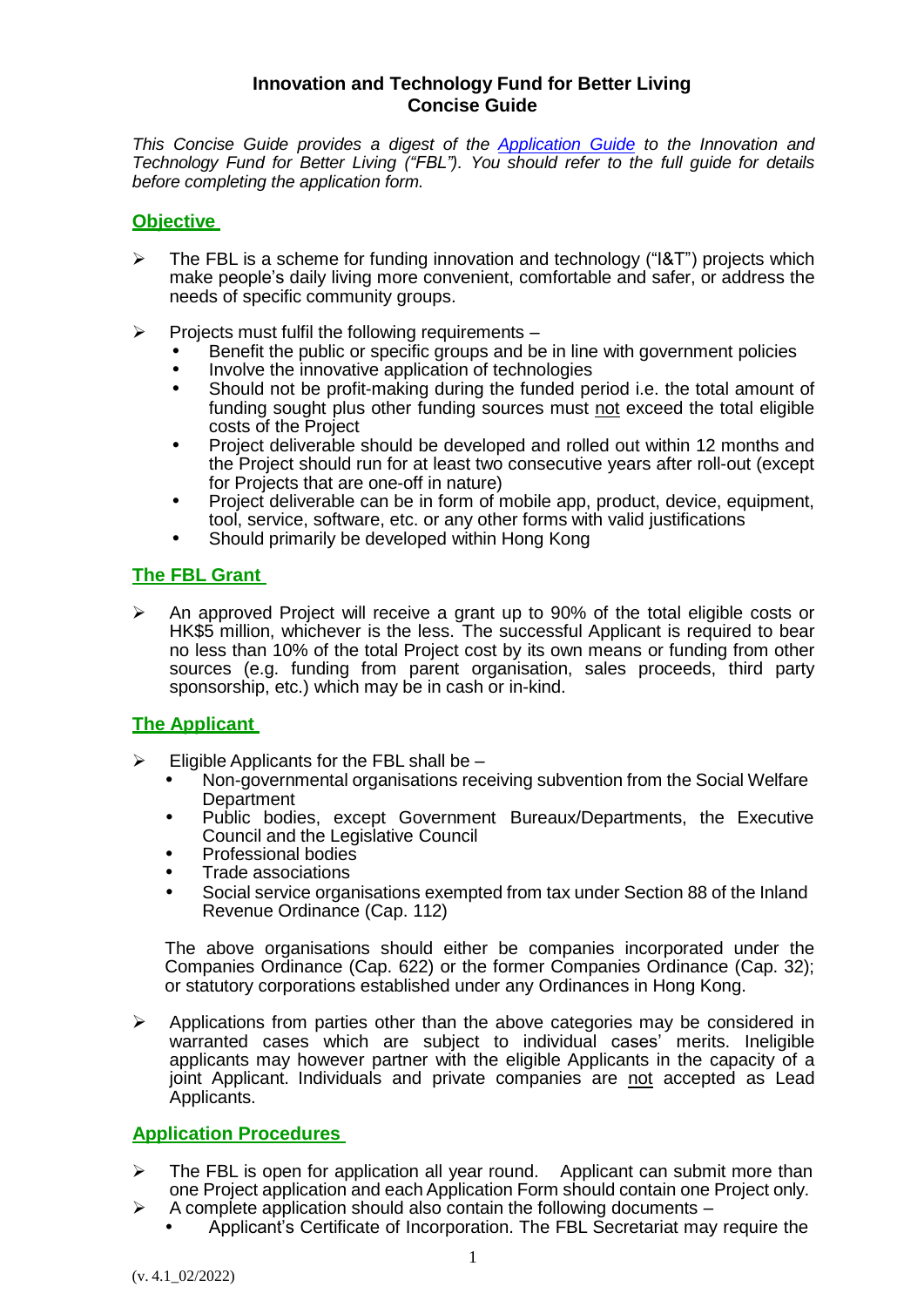Applicant to provide the Memorandum of Association or the Articles of Association

- Audited financial statements of the latest financial year of the Applicant
- Supporting information of the estimated valuation of in-kind contribution, if applicable, by the Applicant
- Supporting documents, if any, of past project(s) carried out by the Applicant
- Curriculum Vitae ("CV") and other reference documents of the Project Team
- $\triangleright$  Applications should be submitted
	- through the Administrative System of the Innovation and Technology **Commission** 
		- Fund for Better Living ("ASITC-FBL"); or
	- by post or in person, with (i) a duly completed Application Form together with all the required documents; and (ii) a soft copy of the application (preferably in MS Word format and sent by email to fbl@itc.gov.hk.) The application should be addressed or brought to the FBL Secretariat on 10/F, Rykadan Capital Tower, 135 Hoi Bun Road, Kwun Tong, Kowloon.

# **Assessment Criteria**

- $\triangleright$  Applications will be assessed by the Assessment Panel according to the following criteria –
	- Benefits brought to the public or specific community groups (30%)
	- Innovation and technology content (20%)
	- Feasibility and sustainability (20%)
	- Financial considerations (15%)
	- Technical and management capability of the Applicant (15%)

# **Project Expenditure**

- $\triangleright$  The total Project expenditure should be used for the development and running of the Project. Upon approval by the Assessment Panel, the Project Expenditure can cover –
	- Manpower
	- **Equipment**
	- Other direct costs
	- Administrative overheads, if any, up to 15% of the total expenditure for manpower, equipment and other direct costs

# **Fund Administration and Requirements**

- $\triangleright$  Contractual Requirements
	- The successful Applicant is required to enter into a Fund Agreement with the Government and comply with all the terms and conditions set out in the Fund Agreement, the FBL Application Guide and the instructions and correspondences issued by the Government from time to time in respect of the Project.
- $\triangleright$  Reporting and Auditing Requirements
	- The Project funds, including the FBL grant and funding from other sources, must be used exclusively for the Project.
	- The successful Applicant shall keep proper and timely books of accounts of all income, receipts, expenditures and payments in connection with the Project.
	- The successful Applicant shall submit to the FBL Secretariat Progress Reports and the annual and final Audited Project Accounts. The Audited Project Accounts shall be prepared on accrual basis of accounting for each Project. The Audited Project Accounts shall comprise Statement of Income and Expenditure, Balance Sheet, notes to the accounts and auditors' report.
- $\triangleright$  Disbursement of the FBL Grant
	- The grant is generally disbursed by instalments according to the fulfilment of the approved Project milestones based on an approved cashflow of the